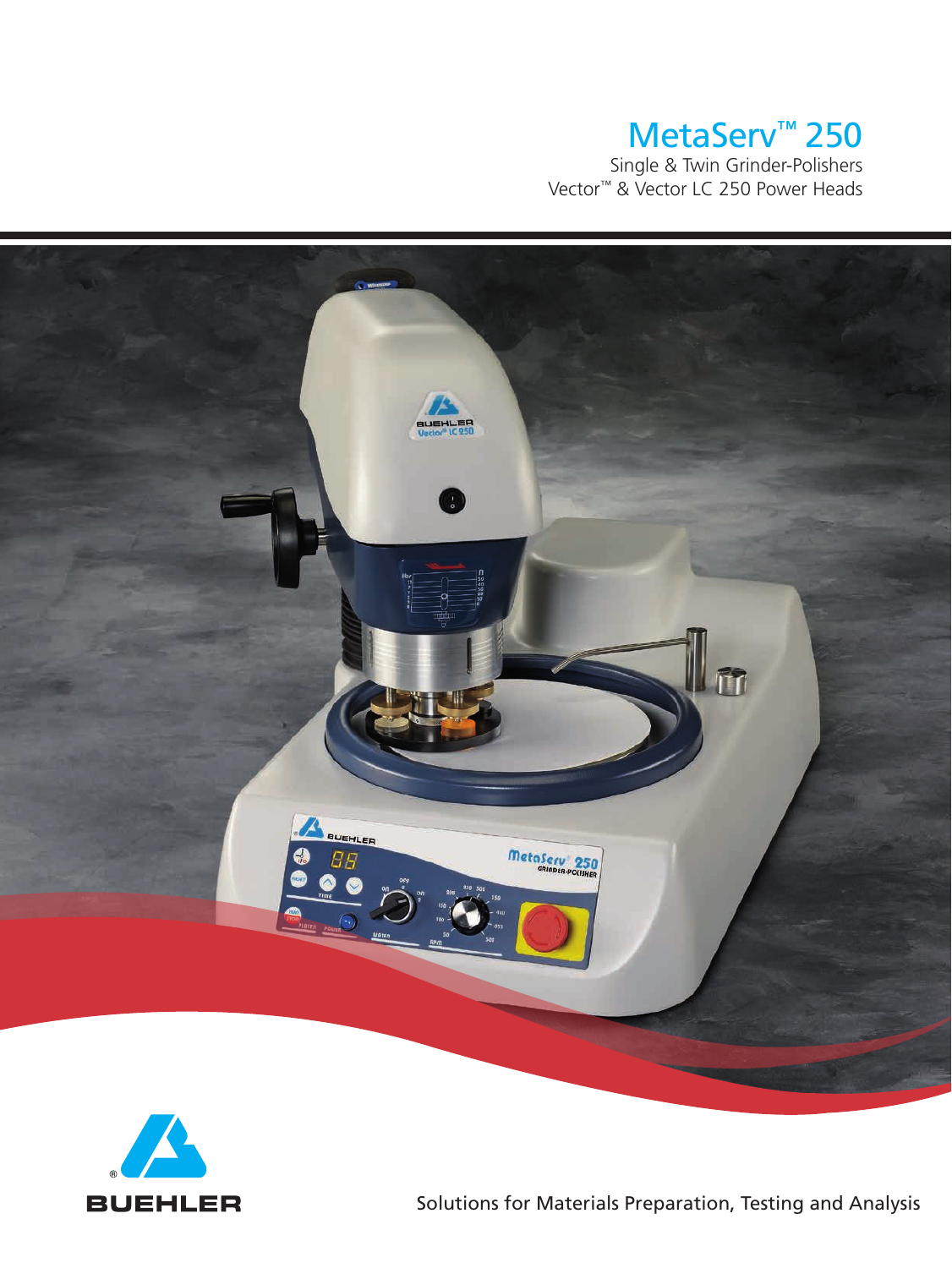# MetaServ™ 250 Grinder-Polisher Family



### **MetaServ 250 Grinder-Polisher Family**

The MetaServ 250 family of grinder-polishers offers performance, economy and reliability for low volume preparation applications. Transform the standard speed single or twin base to a semiautomatic system with the addition of the Vector™ LC 250 power head or purchase the MetaServ 250 with Vector power head.

#### **Features and Benefits**

- Available in single or twin base, accommodating 8in [203mm] or 10in [254mm] platens with an operating range of 50-500 rpm
- High speed twin base, with an operating range of 50-1200 rpm for manual high speed grinding applications only
- Single or central force polishing options available with the Vector and Vector LC 250 Power Heads\*
- Built-in drain and bowl wash flush away debris before it can build up
- Adjustable water flow nozzle keeps specimens cool during grinding
- Compatible with the Burst Dispensing System and Stadium Seating in manual and semi-automatic modes

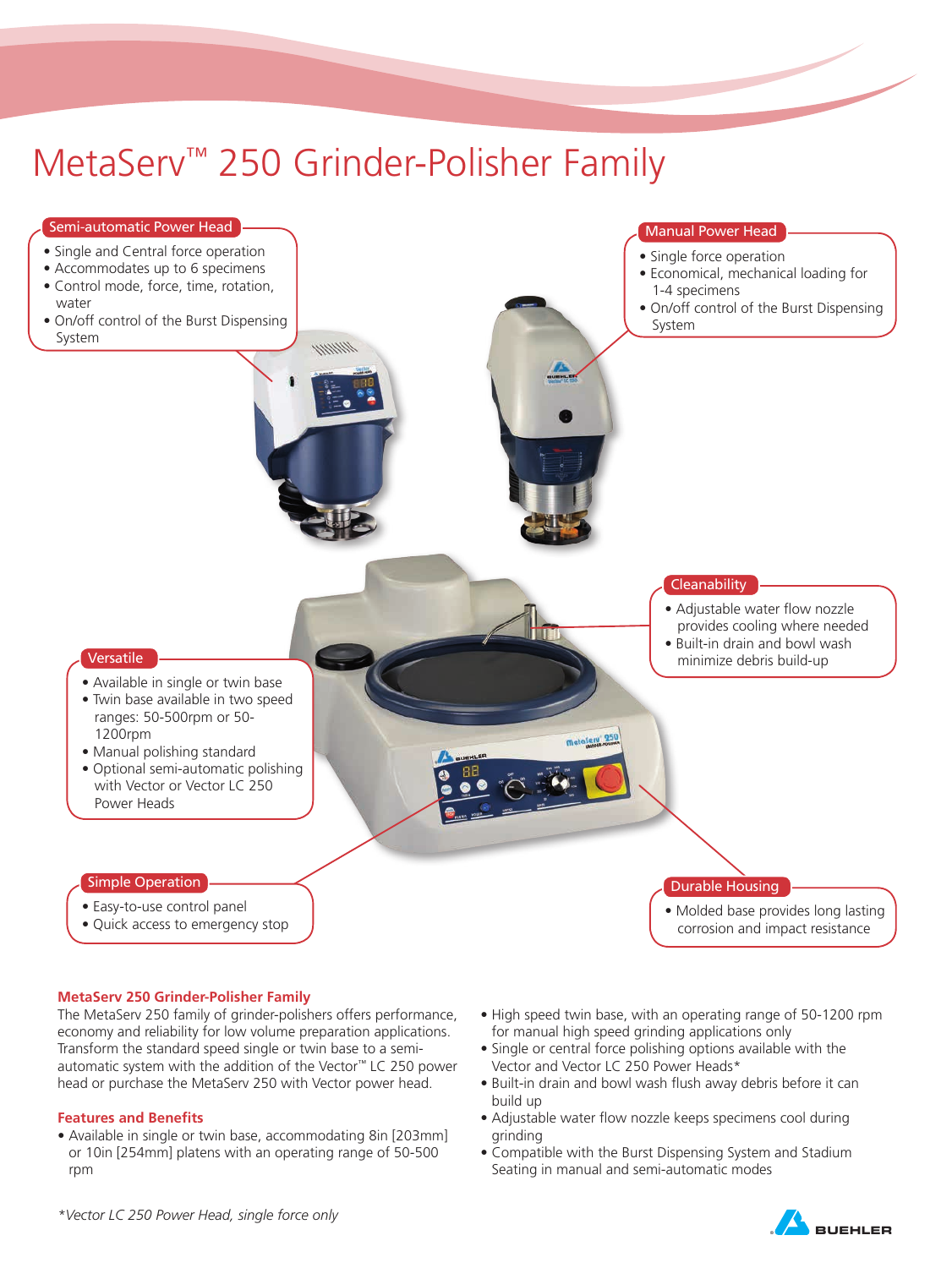

|                              | MetaServ <sup>™</sup> 250                                                                   | MetaSery 250 Twin                                                                            | MetaSery 250 with<br>Vector <sup>™</sup> Power Head       |  |  |
|------------------------------|---------------------------------------------------------------------------------------------|----------------------------------------------------------------------------------------------|-----------------------------------------------------------|--|--|
| Platen Size / Qty.           | 8in [203mm]<br>10in [254mm]                                                                 | 8in [203mm]<br>10in [254mm]                                                                  | 8in [203mm]<br>10in [254mm]                               |  |  |
|                              | 1 Platen                                                                                    | 2 Platens                                                                                    |                                                           |  |  |
| Controls                     | Membrane<br>Membrane                                                                        |                                                                                              | Membrane                                                  |  |  |
| Preparation Style            | Manual,<br>Semi-Automatic                                                                   | Manual,<br>Semi-Automatic                                                                    | Manual,<br>Semi-Automatic                                 |  |  |
| Power Heads Available        | Vector LC 250                                                                               | Vector LC 250*                                                                               | Vector Power Head                                         |  |  |
| Motor                        | 300 Watt                                                                                    | 332 Watt                                                                                     |                                                           |  |  |
| Platen Speed                 | 50-500rpm or 50-1200rpm <sup>+</sup><br>50-500rpm                                           |                                                                                              | 50-500rpm                                                 |  |  |
| <b>Base Power</b>            | 85-264VAC, 50/60Hz, 1 phase                                                                 |                                                                                              |                                                           |  |  |
| Water Supply Pressure        | No greater than 100psi [6.8bar]                                                             |                                                                                              |                                                           |  |  |
| Water Supply Flow            | $0.5$ gpm $[2$ lpm $]$                                                                      |                                                                                              |                                                           |  |  |
| <b>Dimensions</b><br>(WxDxH) | 17.8 x 28.9 x 9.5in<br>$[452 \times 735 \times 242$ mm]<br>24.5in [662mm] H with power head | 31.7 x 28.9 x 10.2in<br>$[805 \times 735 \times 260$ mm]<br>24.5in [662mm] H with power head | 17.8 x 28.9 x 23.25in<br>$[452 \times 735 \times 591$ mm] |  |  |
| Weight                       | 44 lbs [20kg]<br>82 lbs [37kg] with power head                                              | 119 lbs [54kg]<br>157 lbs [71kg] with power head                                             | 82 lbs [37kg]                                             |  |  |
| Compliance                   | CE and EC Applicable Directives                                                             |                                                                                              |                                                           |  |  |
|                              |                                                                                             |                                                                                              |                                                           |  |  |

*\* Vector LC 250 Power Head not available for MetaSerz 250 Twin High Speed † 50-1200rpm for MetaServ 250 Twin High Speed Only*

|                      | Vector LC 250 Power Head             | <b>Vector Power Head</b>                               |  |  |  |
|----------------------|--------------------------------------|--------------------------------------------------------|--|--|--|
| Head Speed           | 60rpm                                | 60rpm                                                  |  |  |  |
| Voltage/Frequency    | 115/230VAC, 50/60Hz, 1 phase         | <b>NA</b>                                              |  |  |  |
| Sample Force         | Single: 0-11 lbs [0-50N]             | Single: 0-15 lbs [0-75N] / Central: 4-60 lbs [20-300N] |  |  |  |
| Sample Sizes         | 1in, 1.25in, 1.5in, 25mm, 30mm, 40mm |                                                        |  |  |  |
| Sample Capacity      | Single: $1 - 4$                      | Single: 1-4 / Central: 3-6                             |  |  |  |
| Air Supply           | <b>NA</b>                            | 55-85psi [3.8-5.8bar]                                  |  |  |  |
| <b>Drive Adapter</b> | Single: 60-9005                      | Single: 60-9005 / Central: 60-2499                     |  |  |  |

# MetaServ 250 Grinder-Polisher

- Single or Twin Platens, 8in [203mm] or 10in [254mm]
- Manual use or upgrade with Vector LC 250
- Compatible with Burst Dispensing System and Stadium Seating in manual and semi-automatic modes
- Twin version available in 50-500rpm or 50-1200rpm
- Twin High Speed for manual applications only

# Vector™ LC 250 Power Head

| Part Number  | Voltage/Frequency |  |  |
|--------------|-------------------|--|--|
| 60-10059-115 | 115VAC, 50/60Hz   |  |  |
| 60-10059-230 | 230VAC, 50/60Hz   |  |  |

| Part Number |                              | Voltage/Frequency  |  |  |
|-------------|------------------------------|--------------------|--|--|
| 49-10055    | Single                       | 85-264VAC, 50/60Hz |  |  |
| 49-10057    | Twin                         | 85-264VAC, 50/60Hz |  |  |
|             | 49-10057HS Twin - High Speed | 85-264VAC, 50/60Hz |  |  |
|             |                              |                    |  |  |

Vector LC 250 Single Force Specimen Holders 60-10060 4 x 1in 60-10061 4 x 1.25in 60-10062 4 x 1.5in 60-10063 4 x 25mm 60-10064 4 x 30mm 60-10065 4 x 40mm 60-9005 Single Force Drive Adapter